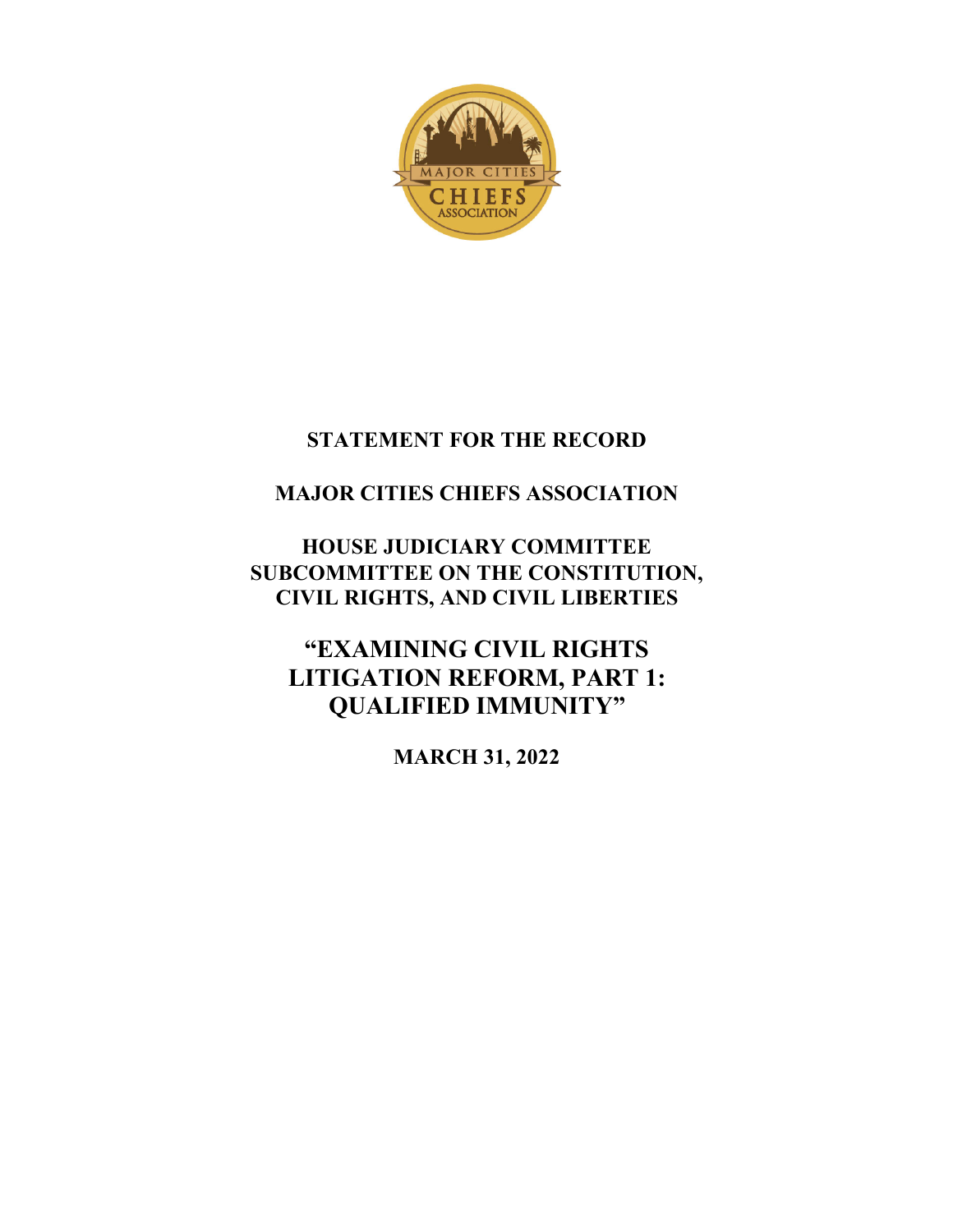Chairman Cohen, Ranking Member Johnson, and distinguished members of the Subcommittee:

Thank you for granting the Major Cities Chiefs Association (MCCA) the opportunity to submit this statement for the record. The MCCA is a professional organization of police executives representing the 79 largest cities in the United States and Canada. The Association's mission is to provide a forum for police executives from large population centers to address the challenges and issues of policing, influence national and international policy that affects police services, enhance the development of current and future police leaders, and encourage and sponsor research that advances this mission.

The MCCA is a leader in national policy debates on policing reform and has consistently called for an approach to reform that is evidence-based, sustainable, and thoughtful. Every day, MCCA members work to protect and serve their communities while implementing professional law enforcement practices that are fair, equitable, transparent, and procedurally just. Furthermore, the MCCA remains steadfast in its commitment to help increase accountability and build trust between law enforcement and the communities we serve.

Qualified immunity is a legal doctrine that protects government officials, not just members of law enforcement, from civil liability for actions carried out while performing their official duties as long as those actions do not violate a clearly established constitutional right. Reforming this doctrine is one of the most contentious topics in policing-related policy debates. In May 2021, the MCCA's membership developed a qualified immunity reform policy statement, which outlined how the doctrine of qualified immunity can be reformed to improve transparency and ensure those individuals who engage in gross misconduct are held accountable for their actions.

### **Qualified Immunity Cannot Be Eliminated**

The MCCA strongly opposes the complete elimination of qualified immunity. The doctrine must be preserved to ensure that law enforcement officers who act in an objectively reasonable manner have the protections necessary for them to discharge their duties effectively. For example, these protections are important when officers must make split-second decisions under very difficult circumstances. Furthermore, eliminating qualified immunity would likely have several unintended consequences, such as negative impacts on officer performance or law enforcement recruitment and retention efforts, both of which are detrimental to public safety overall. It could also result in additional strain on state and local government budgets due to increased insurance costs as well as attorney's fees and judgments related to an increase in lawsuits.

## **Misconceptions About Qualified Immunity**

In order to have a productive debate about qualified immunity reform, it's crucial to operate off of the same set of facts. Several misconceptions about what qualified immunity does and does not do have complicated reform discussions. For example, the doctrine applies to the actions of all public officials and government employees, not just law enforcement officers. Qualified immunity also only applies to civil liability and does not prevent someone from being charged with a crime if their actions violated the law. Finally, these protections apply to all aspects of law enforcement's job, not just situations involving the use of force.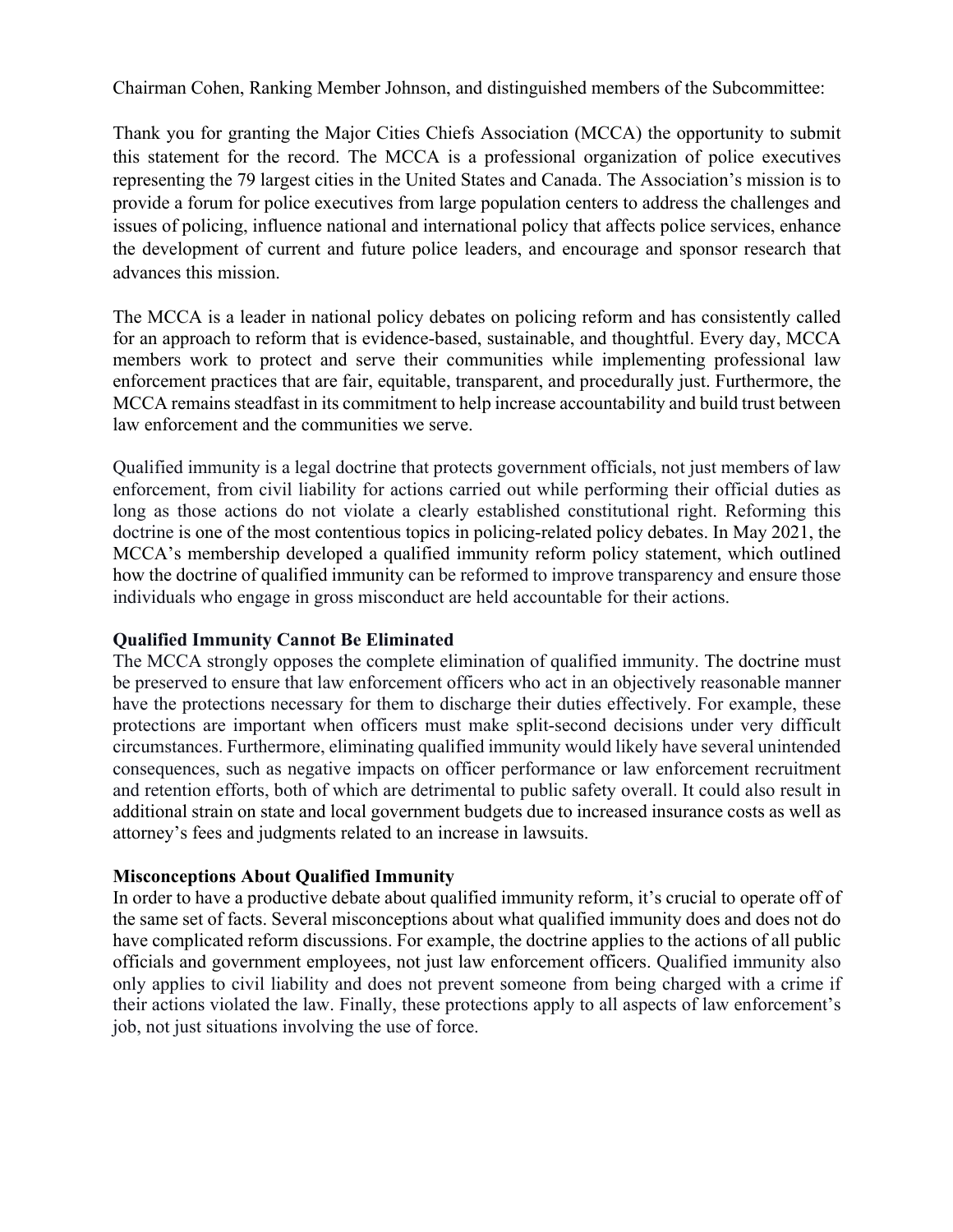## **Current Challenges**

The MCCA acknowledges that courts' current interpretation of qualified immunity has made it difficult for plaintiffs to prove their constitutional rights were violated in some cases. For a court to find that qualified immunity does not apply, plaintiffs need to demonstrate that their rights were violated and that it was clearly established at the time of the incident that the officer's actions violated those rights. To prove this, plaintiffs must point to a previous case in the relevant jurisdiction, with a substantially similar set of facts, in which the court determined an officer's conduct violated an individual's constitutional rights. However, due to the varying interpretations for what constitutes meeting the clearly established rights standard, qualified immunity protections have been applied in some extraordinary cases where the officer engaged in egregious behavior that the MCCA does not condone.

# **Key Principles**

While the MCCA opposes the elimination of qualified immunity, the MCCA supports reforming the doctrine to better promote transparency and accountability. The MCCA recommends that any proposed reforms incorporate the following principles:

- Law enforcement officers must continue to have access to the necessary protections to allow them to do their jobs without fear of retribution for actions that are objectively reasonable and performed in good faith
- Officers who engage in conduct that is criminal must be held accountable—a failure to do so undermines the trust between law enforcement and the community that is critical to good policing
- When assessing claims of qualified immunity, courts should examine if the officer's actions were objectively reasonable or if there was fair notice or warning that the conduct was unconstitutional
- Any reforms to qualified immunity should apply to all government employees, not just law enforcement officers

# **Qualified Immunity Reform Proposal**

While officers who break the law or intentionally violate an individual's constitutional rights should be held accountable civilly or criminally, those who seek to do their best to make the right decision under challenging circumstances deserve the protections afforded by qualified immunity. Accordingly, Congress should not abolish qualified immunity, and any changes to the doctrine should affect the protections afforded to all government officials.

Qualified immunity should be denied when an officer has fair notice that their conduct violates a constitutional right or the officer's conduct was not objectively reasonable. In other words, an officer can be on notice that their conduct violates established law even in novel factual situations.1 Plaintiffs should not have to point to a previous case with a substantially similar set of facts to prove their rights were violated. These changes will ease the burden on plaintiffs while ensuring officers are still appropriately protected.

<sup>&</sup>lt;sup>1</sup> See *Hope v. Pelzer*, 536 U.S. 730 (2002). In this case, the Supreme Court held that courts could look not only to circuit precedent but also to the "obvious cruelty inherent in the practice itself" in order to determine if there was fair notice.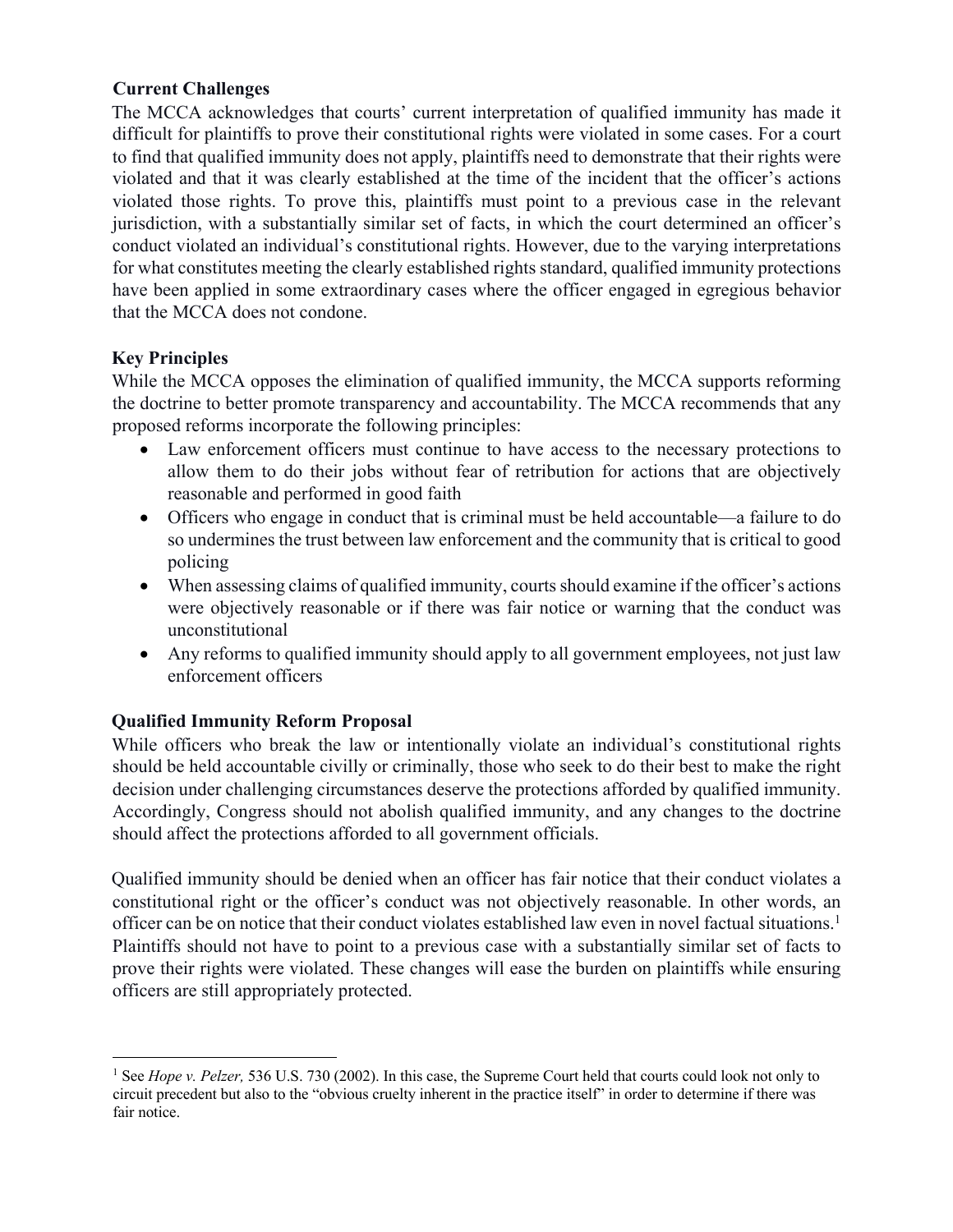## **Examples Highlighting Impact of Proposed Reforms**

### Baxter v. Bracey

Officers Brad Bracey and Spencer Harris pursued Alexander Baxter in response to reports that Baxter was attempting to burglarize houses in the neighborhood. At the end of the pursuit, the officers, who had a police dog with them, found Baxter sitting on the ground with his hands in the air. Officer Harris released the dog, who bit Baxter, requiring emergency medical treatment.<sup>2</sup>

Baxter sued, claiming that Officer Harris's use of the police dog violated his Fourth Amendment rights. A previous Sixth Circuit case held that using a police dog against a non-threatening suspect laying on the ground with their hands at their side was unconstitutional. Despite this case, Officer Harris was granted qualified immunity. The court held that there was no case law suggesting that Baxter "raising his hands, on its own, is enough to put Harris on notice that a canine apprehension was unlawful in these circumstances."<sup>3</sup>

If Congress enacted the MCCA's proposed reforms to qualified immunity, Baxter could have argued that Officer Harris had fair notice that his conduct violated a constitutional right from the previous Sixth Circuit case or that Officer Harris's conduct was not objectively reasonable under the facts and circumstances present.

### Kelsay v. Ernst

Melanie Kelsay was engaged in horseplay at a public pool with a friend. Some bystanders thought she was being assaulted and called the police, who arrested the friend, despite Kelsay's claims that her friend was not assaulting her. Police ended up arresting Kelsay as well, and while speaking with Sheriff's Deputy Matt Ernst, Kelsay noticed her daughter had gotten into an altercation with a bystander. Kelsay tried to go over to her daughter, but Deputy Ernst grabbed her arm and told her to "get back here." Kelsay attempted to walk towards her daughter again. Deputy Ernst grabbed her from behind in a bear hug and threw her to the ground, which rendered Kelsay unconscious and broke her collarbone.4

Kelsay sued, claiming Deputy Ernst had violated her Fourth Amendment rights. The Eighth Circuit granted qualified immunity to Deputy Ernst, and the court upheld this decision after agreeing to rehear the case en banc. The Eighth Circuit held that at the time of the incident, it was not clearly established that:

A deputy was forbidden to use a takedown maneuver to arrest a suspect who ignored the deputy's instructions to "get back here" and continued to walk away from the officer. None of the decisions cited by the district court or Kelsay involve a suspect who ignored an officer's command and walked away, so they could not clearly establish the unreasonableness of using force under the particular circumstances here.<sup>5</sup>

<https://www.cato.org/policy-analysis/qualified-immunity-legal-practical-moral-failure> 3 *Ibid.* 

 $2$  *Baxter v. Bracey*, No. 18-5102 ( $6<sup>th</sup>$  Cir. Nov. 8, 2018). See also, Jay Schweikert, "Qualified Immunity: A Legal, Practical, and Moral Failure," Policy Analysis no. 901, CATO Institute, September 14, 2020.

<sup>4</sup> *Kelsay v. Ernst* 933 F.3d 975 (8th Cir. 2019). See also "The Federal Law Enforcement Informer," 9 Informer 19, *Federal Law Enforcement Training Center, U.S. Department of Homeland Security*, September 2019. <https://www.fletc.gov/sites/default/files/9informer19\_\_1.pdf> 5 *Ibid.*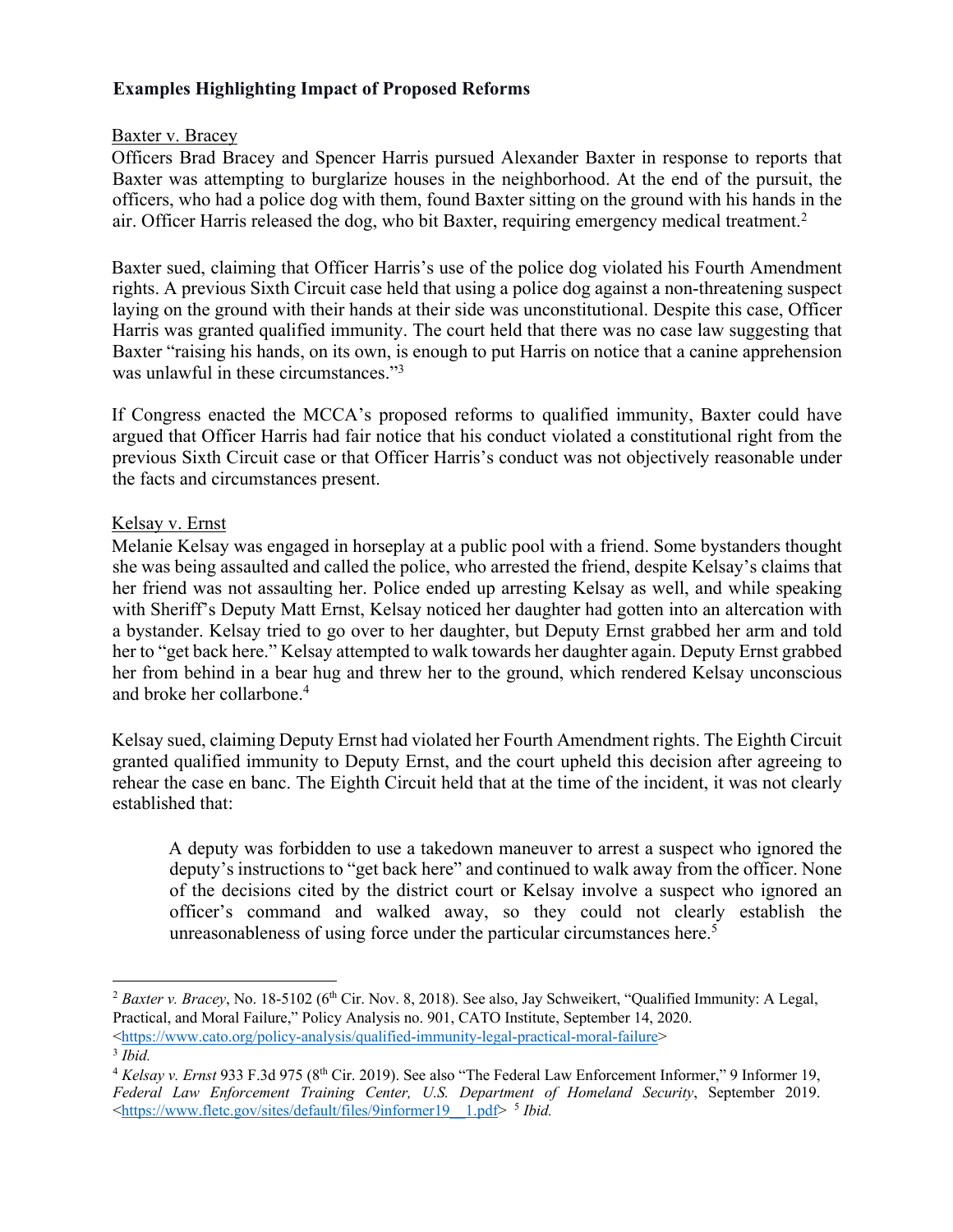If Congress enacted the MCCA's proposed reforms to qualified immunity, Kelsay would have been able to argue that Deputy Ernst had fair notice that his conduct was unconstitutional. In fact, the principal dissenting opinion in this case cited four previous Eight Circuit cases to argue there was sufficient case law to "put a reasonable officer on notice that the use of force against a nonthreatening misdemeanant who was not fleeing, resisting arrest, or ignoring other commands" was unconstitutional.5 Additionally, Kelsay also could have argued that Deputy Ernst's conduct was not objectively reasonable under the facts and circumstances of the case.

### Corbitt v. Vickers

Christopher Barnett, a criminal suspect, fled into the backyard of Amy Corbitt while being pursued by law enforcement. When Barnett entered the backyard, one adult and six children were present, and law enforcement ordered everyone to get on the ground. Everyone complied, and then the Corbitt family dog entered the backyard. While the dog did not appear to be threatening anyone, Deputy Vickers fired two shots at the dog but missed. The second shot hit Corbitt's 10-year-old child, who was still on the ground near the deputy.6

Corbitt sued, and the court granted Deputy Vickers qualified immunity because of the "unique facts" of the case. The court held there was not a previous case that could clearly establish that "a temporarily seized person—as was [the child] in this case—suffers a violation of his Fourth Amendment rights when an officer shoots at a dog—or any other object—and accidentally hits the person."7

If Congress enacted the MCCA's proposed reforms to qualified immunity, Corbitt would have been able to argue that Deputy Vickers' conduct was not objectively reasonable under the facts and circumstances present.

### Frasier v. Evans

Levi Frasier recorded several officers who were using force to arrest an uncooperative suspect in public. Following the arrest, one of the officers followed Frasier to his car and requested he turn over the video of the arrest. Despite initially claiming that he did not have video of the incident, Frasier eventually produced the tablet he used to record it. One of the officers grabbed the tablet and began to look for the video. Frasier claimed the officer deleted the video, but later forensic analysis revealed the recording was still on the tablet.8

Frasier sued the officers, claiming they had violated his First and Fourth Amendment rights. While the district court granted the officers qualified immunity for the Fourth Amendment claims, the officers were denied qualified immunity for the First Amendment claims. The district court held that while at the time of the incident, no previous Tenth Circuit case clearly established "the right to record police officers performing their official duties in public spaces," the officers "actually

<sup>5</sup> *Ibid.* The four cases cited in the opinion are *Brown v. City of Golden Valley,* 574 F.3d 491 (8th Cir. 2009), *Shannon* 

*v. Koehler* 616, F.3d 855 (8th Cir. 2010), *Montoya v. City of Flandreau*, 660 F.3d 867 (8th Cir. 2012), and *Shekleton v. Eichenberger* 677 F.3d 361 (8<sup>th</sup> Cir. 2012).<br><sup>6</sup> *Corbitt v. Vickers*, 929 F.3d 1304 (11th Cir. 2019) See also, Jordan Rubin, "High Court Won't Hear Law Enforcer

Qualified Immunity Cases," *Bloomberg Law,* June 15, 2020.

<sup>&</sup>lt; https://news.bloomberglaw.com/us-law-week/justices-wont-take-up-law-enforcer-qualified-immunity-doctrine> 7 *Ibid.*

<sup>&</sup>lt;sup>8</sup> *Frasier v. Evans*, No. 19-1015 (10<sup>th</sup> Cir. 2021).